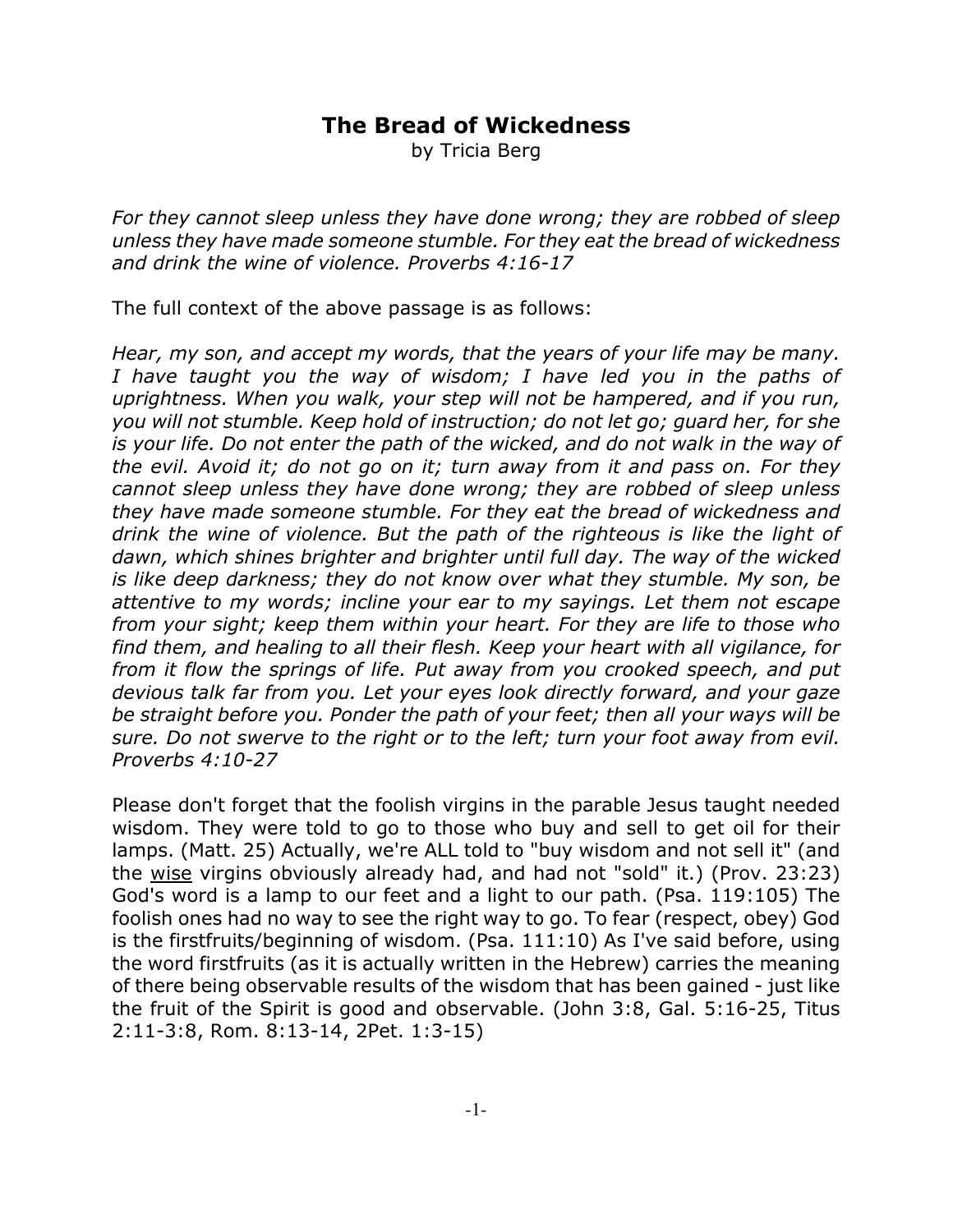All of these examples relate to one another. Those who are wise will read their Bibles for themselves instead of finding time for everything but that - instead of going along with the deceived, blinded crowd. (Matt. 7:12-29, Luke 6:43-49, 2Tim. 3:12-13, John 3:19-21) Notice that Jesus continues on in those passages about [the one who knows the way, or we could also say the Way - John 14:6] bearing good fruit. Empty confessions of faith and claims to know God will not cut it - God is not fooled by them. (Gal. 6:7-10, Heb. 4:12-13, Rom. 2:6-11, Rev. 22:10-15) He wants to be worshiped in spirit and truth. (John 4:20-26)

We're to fight the good fight until the end. (1Cor. 9:27-10:13, Phil. 3:8-21, Jam. 1:12-27, Rev. 3:11-13, Heb. 12:1-4) Whoever turns back is not worthy of the blessings and privileges that await the children of God. (Luke 20:34-36, Matt. 10:38, Luke 9:62, Rom. 8:16-19, 1Cor. 2:9) We can be forgiven of ANY sin that we will acknowledge and ask God to forgive and wash us clean of (1John 1:5-10), but we mustn't put God to the test by sinning deliberately and refusing to heed the prompting of the Holy Spirit and quenching His voice. (Heb. 12:5-11, Rev. 3:19, Heb. 3:12-15, 1Cor. 15:34, 2Cor. 12:20-21, Eph. 4:30, 1Thess. 5:19, Jam. 5:19-20, Gal. 6:1) To do so is to endanger our faith, which is a gift given ONLY through Him, through the hearing of the Word of God. (Rom. 10:17)

Contrary to what is traditionally taught by many, there is NO religious ritual that will impart faith. The Holy Spirit works faith in the hearts of people through the Word. Period. (John 6:63-69) There are no instances of someone being told to do anything but hear (and accept it as truth) in order to believe. Belief always comes before baptism, the Lord's Supper and good works done with the help and prompting of the Holy Spirit. These are the result of salvation, not a means to it.

We've all heard of people (many of them famous) who have recently announced to the world that they no longer believe. What happened? They apparently indulged their flesh by entertaining thoughts about their own wisdom and that of this lost and forsaken world being more desirable and reliable than the eternal truth of God. (2Tim. 4:3-4, 2Pet. 3, 1Cor. 2:14, 3:18-20, Heb. 11:6, John 14:6) We do have the free will to "trade in" our eternal inheritance for the worthless things and "pleasures" of this world, but only fools actually do so. (Psa. 14:1-3, Ecc. 10:2, 12:11-14, Prov. 14:12, Isa. 32:6-8, Heb. 12:12-29, 6:4-12, 10:26-39, 2Pet. 2:20-21)

*The one who conquers will have this heritage, and I will be his God and he will be my son. But as for the cowardly, the faithless, the detestable, as for murderers, the sexually immoral, sorcerers, idolaters, and all liars, their portion*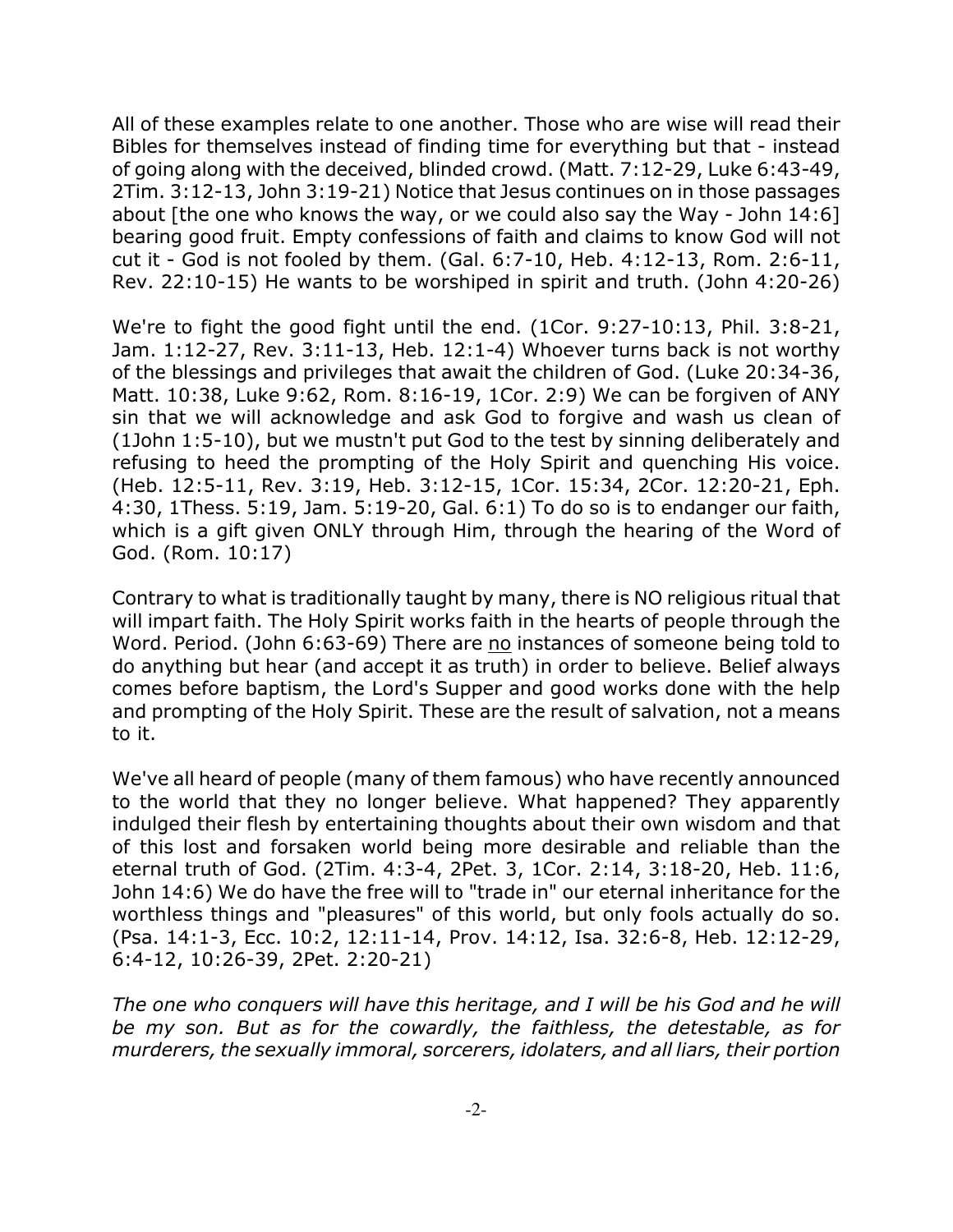*will be in the lake that burns with fire and sulfur, which is the second death." Revelation 21:7-8*

People who make such a horrible trade have not been set free. They're still slaves to sin (John 8:34-36, Rom. 6:12-23, 2Pet. 2:19, 2Tim. 2:24-26), whether that of defiling their flesh (Jude 1:5-8, 16-25, 2Tim. 3:1-7, Gal. 5:13, 1John 2:15-17, 2:28-29, 1Thess. 4:7-8), of loving money (1Tim. 6:10, Matt. 6:24), or whatever else that they love more than God (which is idolatry - Col. 3:5-25). They profess to know (or have known) God, but by their works prove otherwise. (Titus 1:15-16, 1John 2:19, 2:1-7 - notice the reference to the command to love, also see Rom. 13:8-14, Matt. 22:36-40; 1John 3:4-11 again, notice the reminder to love in v. 11 and also in 1John 3:23-24 - these commands are not about obeying the letter of the law, but the spirit of it. Rom. 7:4-6, 2Cor. 3:6, Eph. 2:15, Col. 2:23) (I don't think it's necessary to go into depth again right now that "love" is according to God's definition, which is NOT "anything goes." 1Cor. 6:9-20)

*If we receive the testimony of men, the testimony of God is greater, for this is the testimony of God that he has borne concerning his Son. Whoever believes in the Son of God has the testimony in himself. Whoever does not believe God has made him a liar, because he has not believed in the testimony that God has borne concerning his Son. And this is the testimony, that God gave us eternal life, and this life is in his Son. Whoever has the Son has life; whoever does not have the Son of God does not have life. I write these things to you who believe in the name of the Son of God that you may know that you have eternal life. 1 John 5:9-13*

This is not to lump people who do believe, yet have very little visible fruit of the Spirit showing in their lives together with those who outright deny that God exists or those who preach a different Gospel - one where people earn all or part of it by their works - or perhaps one where everyone goes to heaven without needing Jesus. Some will enter in as through the fire with nothing to show for their lives, but saved nevertheless. (1Cor. 3:10-17) But we need to make sure that we don't lose our own reward by being led astray by people who confidently assure us that the Bible doesn't say what we think it does. (1Tim. 1:5-11, Heb. 6:11-12, 2John 1:5-11, 2Pet. 3:16-18) Needless to say, no one will get any inheritance if they are not a child of God, i.e. they do not even believe. (John 1:12-13, Rom. 8:14-25)

Let's recognize who is our brother or sister in the Lord by their fruits and avoid the wolves in sheep's clothing as we were instructed to do, rather than being deceived by them. (Acts 20:26-35, Matt. 7:15-29, 12:33, 13:18-23, 2Tim. 3:5,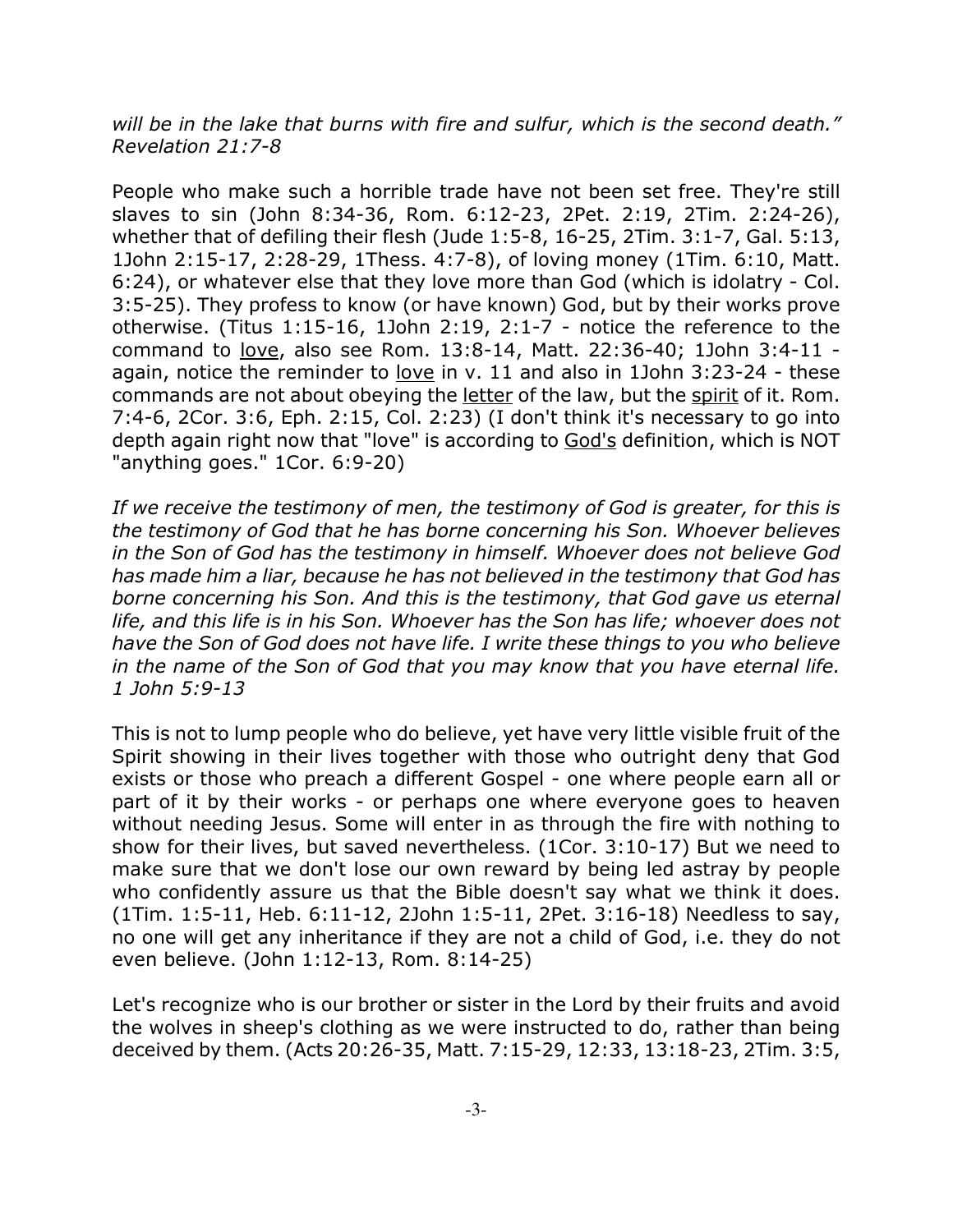2Cor. 11:3-4, 2John 1:10-11, 2Thess. 3:6, 1Cor. 5:11-13, 15:33-34, 16:22, 2Cor. 11:13-15, John 14:24, Mark 8:36-38, Eph. 5:6, Gal. 1:6-9, Titus 3:10- 11, 2Tim. 3:13, 2Pet. 2:14-16, Eph. 5:9-10, Col. 1:10, Jam. 1:22 - keeping in mind what has been said above.) And let's read our Bibles - a solid translation, not a loose paraphrase that takes liberties with God's word, and not a "special" version twisted to support unbiblical doctrine.

*I appeal to you, brothers, to watch out for those who cause divisions and create obstacles contrary to the doctrine that you have been taught; avoid them. For such persons do not serve our Lord Christ, but their own appetites, and by smooth talk and flattery they deceive the hearts of the naive. For your obedience is known to all, so that I rejoice over you, but I want you to be wise as to what is good and innocent as to what is evil. The God of peace will soon crush Satan under your feet. The grace of our Lord Jesus Christ be with you. Romans 16:17-20*

Just a final note for any believers who obsess over every little mistake they make, worrying that they will lose their salvation. That will not happen. According to John (who wrote under the inspiration of the Holy Spirit), we maintain our fellowship with God by walking in the light (remember, God's word is our light) and confessing to God (it is not necessary to have a "go-between" - He hears even our thoughts) when we have slipped. Those who love their sins more than God and are not willing to give them up run the risk of eventually blocking out the Holy Spirit's voice completely. A person who has done this (and it takes time and persistence) no longer has any concern whatsoever for their sin - sadly, they very likely no longer believe they need salvation or that Jesus is the only way.

So if you're concerned about dishonoring God with your behavior, then you have not reached a point of no return. And remember, unsaved people have not "fallen away" since they have never come to know Him as yet - they may be defiant about their sin and hostile toward God right up to the moment of receiving salvation, at which time they are made a new creation. (2Cor. 5:17). If their priorities and values do not make progress toward aligning with God's after that, then there is reason for concern. (Rom. 12:1-2, Eph. 4:11-32, 2Cor. 13:5) Our response to the unfathomable gift of salvation we have received should be a strong desire to please God. (2Cor. 5:14-15, Eph. 2:8-10)

When we have worries, it may help us to remember that John also said: *"There is no fear in love, but perfect love casts out fear. For fear has to do with punishment, and whoever fears has not been perfected in love." 1 John 4:18* Jesus took our punishment. (1John 4:10) Whoever believes (present tense,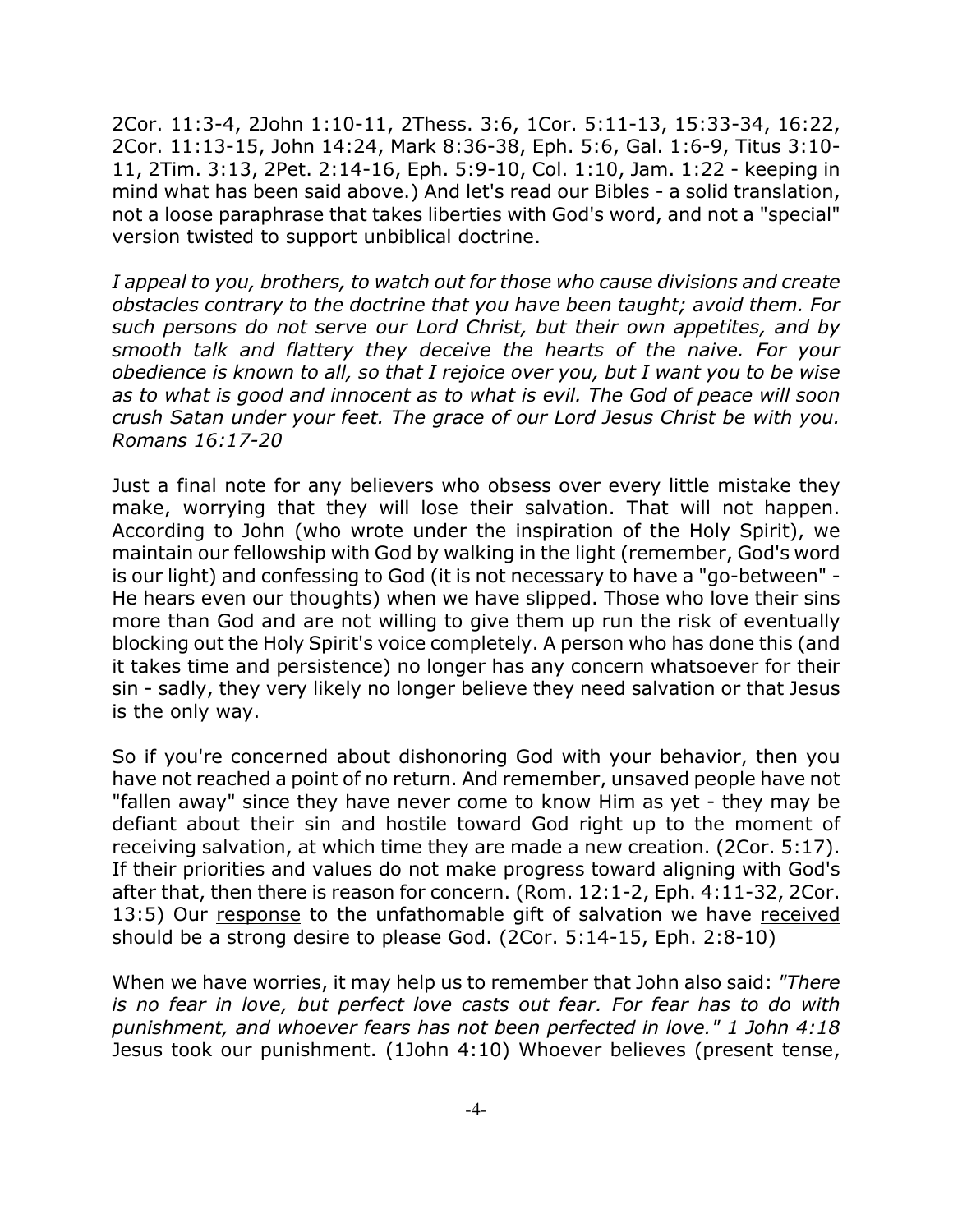continuing) will not be condemned. (John 3:16-18, Rom. 8:1) There is discipline of God's children during this earthly lifetime, but not eternal judgment (condemnation). (Heb. 12:5-11, 1Cor. 11:30-32) If someone struggles with holding onto their faith, then perhaps they should examine what (or who) they surround themselves with. We all desire to reach the lost, but we need to be careful not to be adversely influenced by them. (Gal. 6:1, 1Cor. 15:33-34, 2Pet. 3:17)

Also, a person who feeds on junk food will crave more junk food. A person who uses discrimination in their tastes will crave higher quality fare. This concept applies not only to earthly food, but to living bread, which is Jesus. (John 6:35) He said that our eye is the lamp of the body. (Matt. 6:22-23, Luke 11:34-36) If we watch or read things with corrupt humor or filth, then we are taking in darkness. (Eph. 5:7-17, 1John 1:5-10, John 8:12) Even television shows and movies that we think of as being harmless have made it their goal to work in as much worldliness as possible. We can't watch it and remain unaffected, whether we realize it at the time or not - it's gradual (like the analogy of the frog in a pot of water being brought to a boil).

The same goes for listening to the false teachers we were warned against people who are in it to make a profit (and perhaps achieve fame) - people who preach a different gospel. (1Tim. 4:3-5, 2Pet. 2:1-3, 14-22, Jude 1:11, Jam. 3:1) Saying that we'll "spit out the bones" is like saying that "a little bit of poison" won't hurt us. Our time would be better spent for our eternal souls if we used it to pray, praise God, read our Bibles, and serve God in some way perhaps by praying for others, making encouraging phone calls or writing notes to people we know are struggling, volunteering for godly charities (those that serve the poor and share the Gospel), etc. (Eph. 4:20-32, 5:18-21, Col. 3:5- 25)

*Look carefully then how you walk, not as unwise but as wise, making the best use of the time, because the days are evil. Therefore do not be foolish, but understand what the will of the Lord is. Ephesians 5:15-17*

As I have often said, we will be worshiping, praising and serving God for eternity - so the best time to start is now. He doesn't only want our fellowship according to a set schedule or routine, in a particular place, but on a continual basis. Believers are members of the Body of Christ. They ARE the Church. Gather together, but remember, the Church is not a man-made building or service. No one goes "to and from church." It's NOT a place or activity. It's us who believe.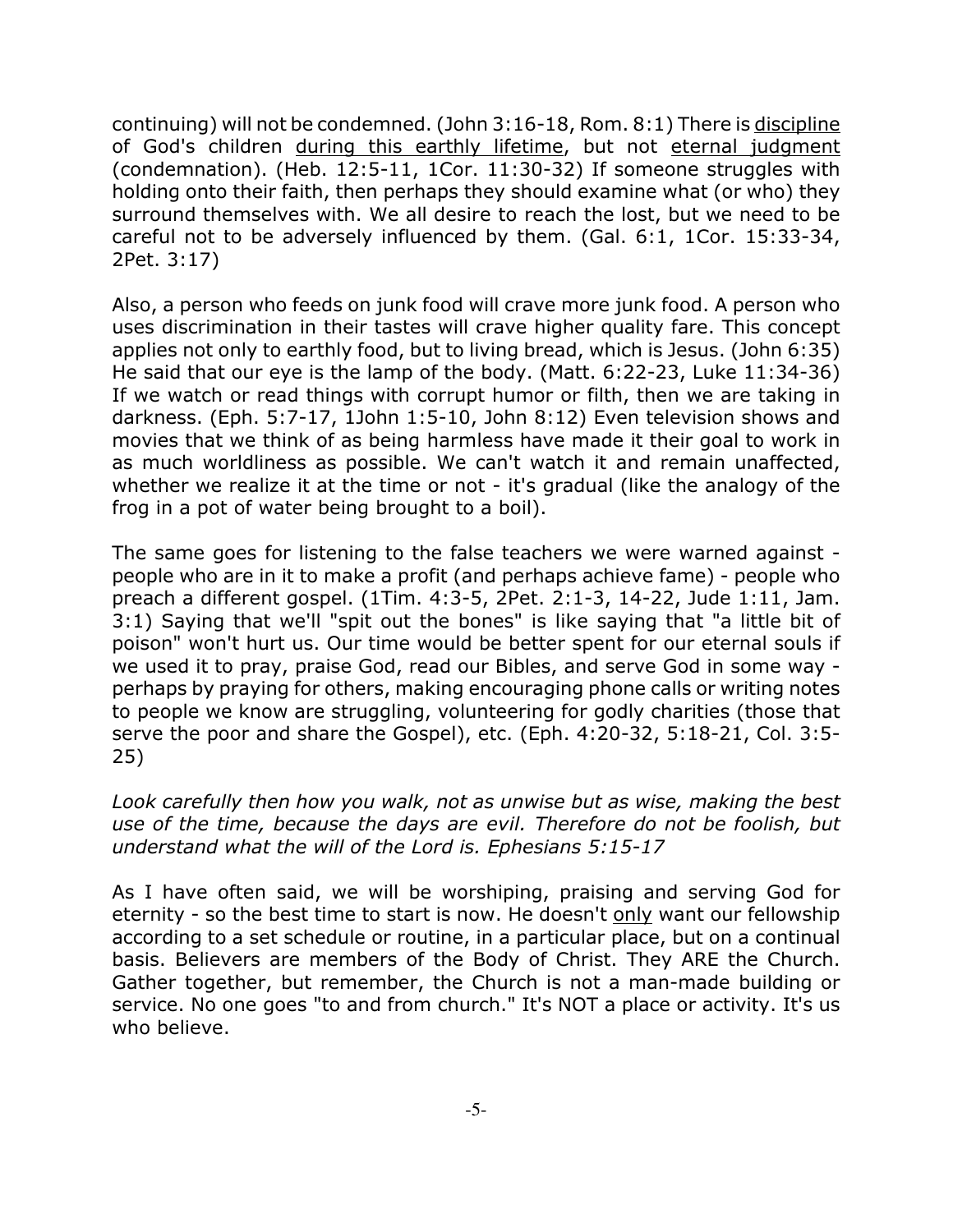Here are some additional passages that are related to the verse for today's layout:

*Now we command you, brothers, in the name of our Lord Jesus Christ, that you keep away from any brother who is walking in idleness and not in accord with the tradition that you received from us. For you yourselves know how you ought to imitate us, because we were not idle when we were with you, nor did we eat anyone's bread without paying for it, but with toil and labor we worked night and day, that we might not be a burden to any of you. It was not because we do not have that right, but to give you in ourselves an example to imitate. For even when we were with you, we would give you this command: If anyone is not willing to work, let him not eat. For we hear that some among you walk in idleness, not busy at work, but busybodies. Now such persons we command and encourage in the Lord Jesus Christ to do their work quietly and to earn their own living. As for you, brothers, do not grow weary in doing good. If anyone does not obey what we say in this letter, take note of that person, and have nothing to do with him, that he may be ashamed. Do not regard him as an enemy, but warn him as a brother. 2 Thessalonians 3:6-15* (So much for the "Green New Deal" with its guaranteed "wage" even for those who refuse to work...)

*Since therefore Christ suffered in the flesh, arm yourselves with the same way of thinking, for whoever has suffered in the flesh has ceased from sin, so as to live for the rest of the time in the flesh no longer for human passions but for the will of God. For the time that is past suffices for doing what the Gentiles want to do, living in sensuality, passions, drunkenness, orgies, drinking parties, and lawless idolatry. With respect to this they are surprised when you do not join them in the same flood of debauchery, and they malign you; but they will give account to him who is ready to judge the living and the dead. 1 Peter 4:1-5*

*For the grace of God has appeared, bringing salvation for all people, training us to renounce ungodliness and worldly passions, and to live self-controlled, upright, and godly lives in the present age, waiting for our blessed hope, the appearing of the glory of our great God and Savior Jesus Christ, who gave himself for us to redeem us from all lawlessness and to purify for himself a people for his own possession who are zealous for good works. Declare these things; exhort and rebuke with all authority. Let no one disregard you. Remind them to be submissive to rulers and authorities, to be obedient, to be ready for every good work, to speak evil of no one, to avoid quarreling, to be gentle, and to show perfect courtesy toward all people. For we ourselves were once foolish, disobedient, led astray, slaves to various passions and pleasures, passing our days in malice and envy, hated by others and hating one another. But when the*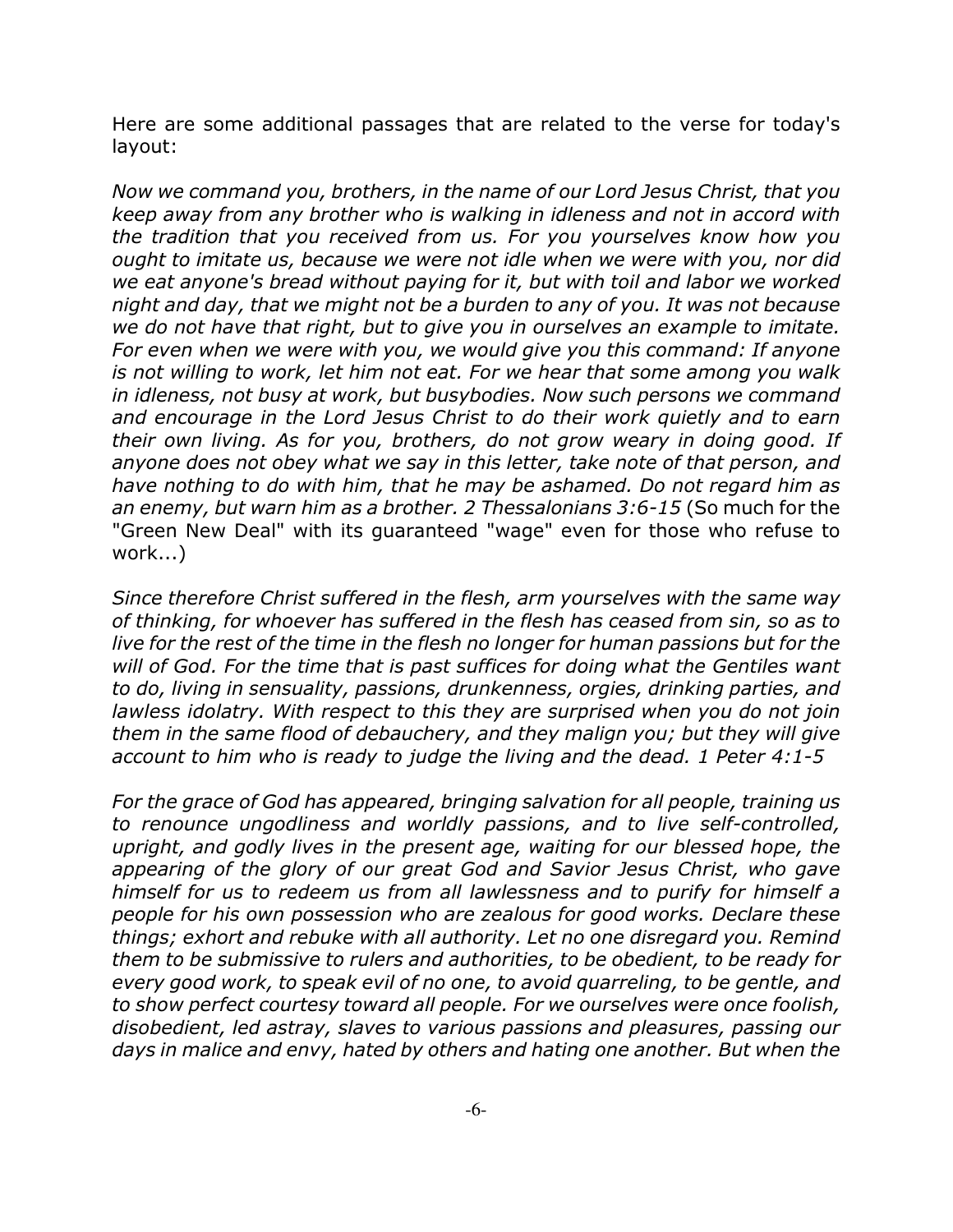*goodness and loving kindness of God our Savior appeared, he saved us, not because of works done by us in righteousness, but according to his own mercy, by the washing of regeneration and renewal of the Holy Spirit, whom he poured out on us richly through Jesus Christ our Savior, so that being justified by his grace we might become heirs according to the hope of eternal life. The saying is trustworthy, and I want you to insist on these things, so that those who have believed in God may be careful to devote themselves to good works. These things are excellent and profitable for people. Titus 2:11-3:8*

*These are waterless springs and mists driven by a storm. For them the gloom of utter darkness has been reserved. For, speaking loud boasts of folly, they entice by sensual passions of the flesh those who are barely escaping from those who live in error. They promise them freedom, but they themselves are slaves of corruption. For whatever overcomes a person, to that he is enslaved. For if, after they have escaped the defilements of the world through the knowledge of our Lord and Savior Jesus Christ, they are again entangled in them and overcome, the last state has become worse for them than the first. For it would have been better for them never to have known the way of righteousness than after knowing it to turn back from the holy commandment delivered to them. What the true proverb says has happened to them: "The dog returns to its own vomit, and the sow, after washing herself, returns to wallow in the mire." 2 Peter 2:17-22*

*Now this I say and testify in the Lord, that you must no longer walk as the Gentiles do, in the futility of their minds. They are darkened in their understanding, alienated from the life of God because of the ignorance that is in them, due to their hardness of heart. They have become callous and have given themselves up to sensuality, greedy to practice every kind of impurity. But that is not the way you learned Christ!— assuming that you have heard about him and were taught in him, as the truth is in Jesus, to put off your old self, which belongs to your former manner of life and is corrupt through deceitful desires, and to be renewed in the spirit of your minds, and to put on the new self, created after the likeness of God in true righteousness and holiness. Therefore, having put away falsehood, let each one of you speak the truth with his neighbor, for we are members one of another. Be angry and do not sin; do not let the sun go down on your anger, and give no opportunity to the devil. Let the thief no longer steal, but rather let him labor, doing honest work with his own hands, so that he may have something to share with anyone in need. Let no corrupting talk come out of your mouths, but only such as is good for building up, as fits the occasion, that it may give grace to those who hear. And do not grieve the Holy Spirit of God, by whom you were sealed for the day of redemption. Let all bitterness and wrath and anger and clamor and*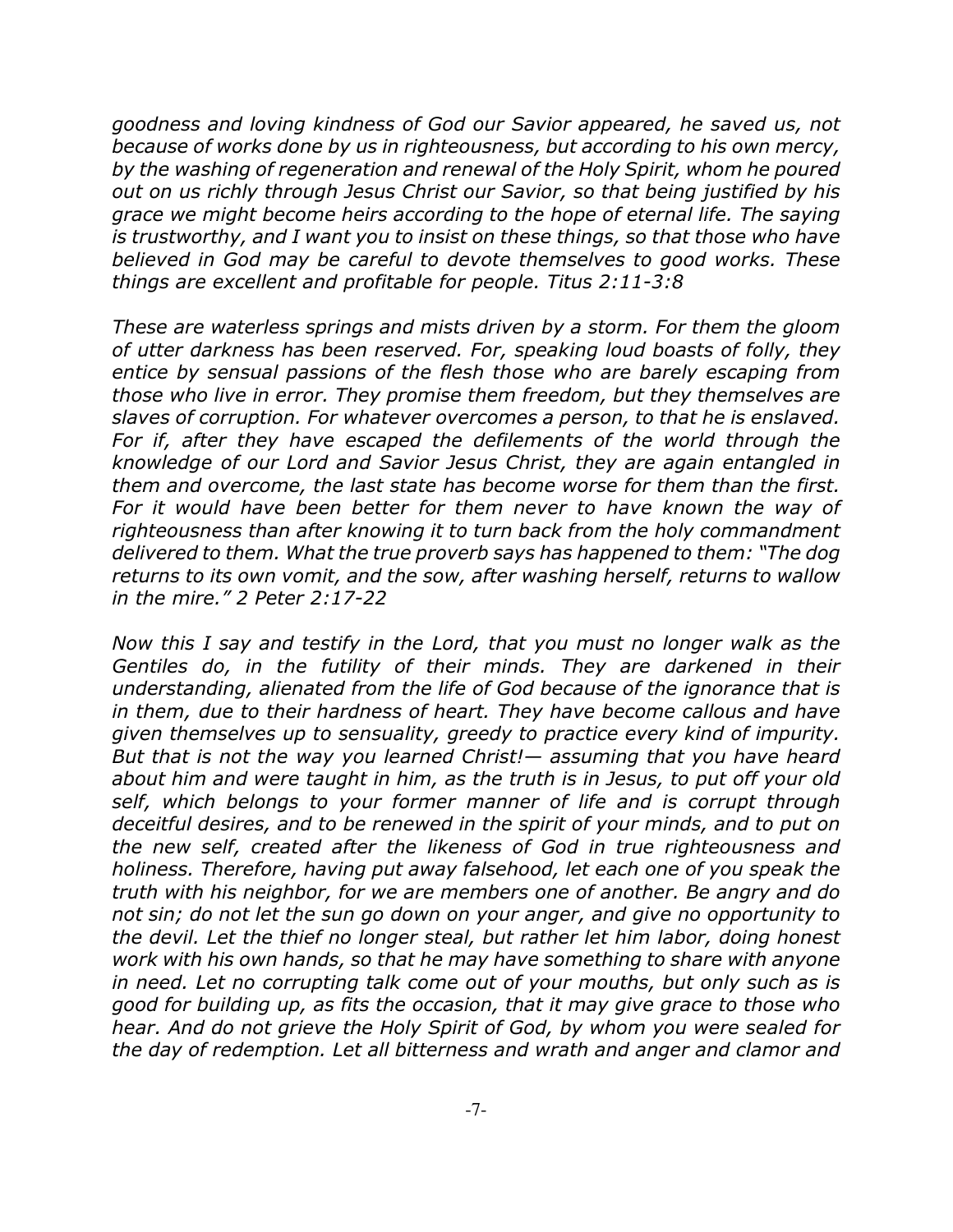*slander be put away from you, along with all malice. Be kind to one another, tenderhearted, forgiving one another, as God in Christ forgave you. 5:1 Therefore be imitators of God, as beloved children. And walk in love, as Christ loved us and gave himself up for us, a fragrant offering and sacrifice to God. But sexual immorality and all impurity or covetousness must not even be named among you, as is proper among saints. Let there be no filthiness nor foolish talk nor crude joking, which are out of place, but instead let there be thanksgiving. For you may be sure of this, that everyone who is sexually immoral or impure, or who is covetous ( that is, an idolater), has no inheritance in the kingdom of Christ and God. Let no one deceive you with empty words, for because of these things the wrath of God comes upon the sons of disobedience. Therefore do not become partners with them; for at one time you were darkness, but now you are light in the Lord. Walk as children of light (for the fruit of light is found in all that is good and right and true), and try to discern what is pleasing to the Lord. Take no part in the unfruitful works of darkness, but instead expose them. For it is shameful even to speak of the things that they do in secret. But when anything is exposed by the light, it becomes visible, for anything that becomes visible is light. Therefore it says, "Awake, O sleeper, and arise from the dead, and Christ will shine on you." Look carefully then how you walk, not as unwise but as wise, making the best use of the time, because the days are evil. Therefore do not be foolish, but understand what the will of the Lord is. And do not get drunk with wine, for that is debauchery, but be filled with the Spirit, addressing one another in psalms and hymns and spiritual songs, singing and making melody to the Lord with your heart, giving thanks always and for everything to God the Father in the name of our Lord Jesus Christ, submitting to one another out of reverence for Christ. Ephesians 4:16-5:21*

*And you were dead in the trespasses and sins in which you once walked, following the course of this world, following the prince of the power of the air, the spirit that is now at work in the sons of disobedience— among whom we all once lived in the passions of our flesh, carrying out the desires of the body and the mind, and were by nature children of wrath, like the rest of mankind. But God, being rich in mercy, because of the great love with which he loved us, even when we were dead in our trespasses, made us alive together with Christ— by grace you have been saved— and raised us up with him and seated us with him in the heavenly places in Christ Jesus, so that in the coming ages he might show the immeasurable riches of his grace in kindness toward us in Christ Jesus. For by grace you have been saved through faith. And this is not your own doing; it is the gift of God, not a result of works, so that no one may boast. For we are his workmanship, created in Christ Jesus for good works,*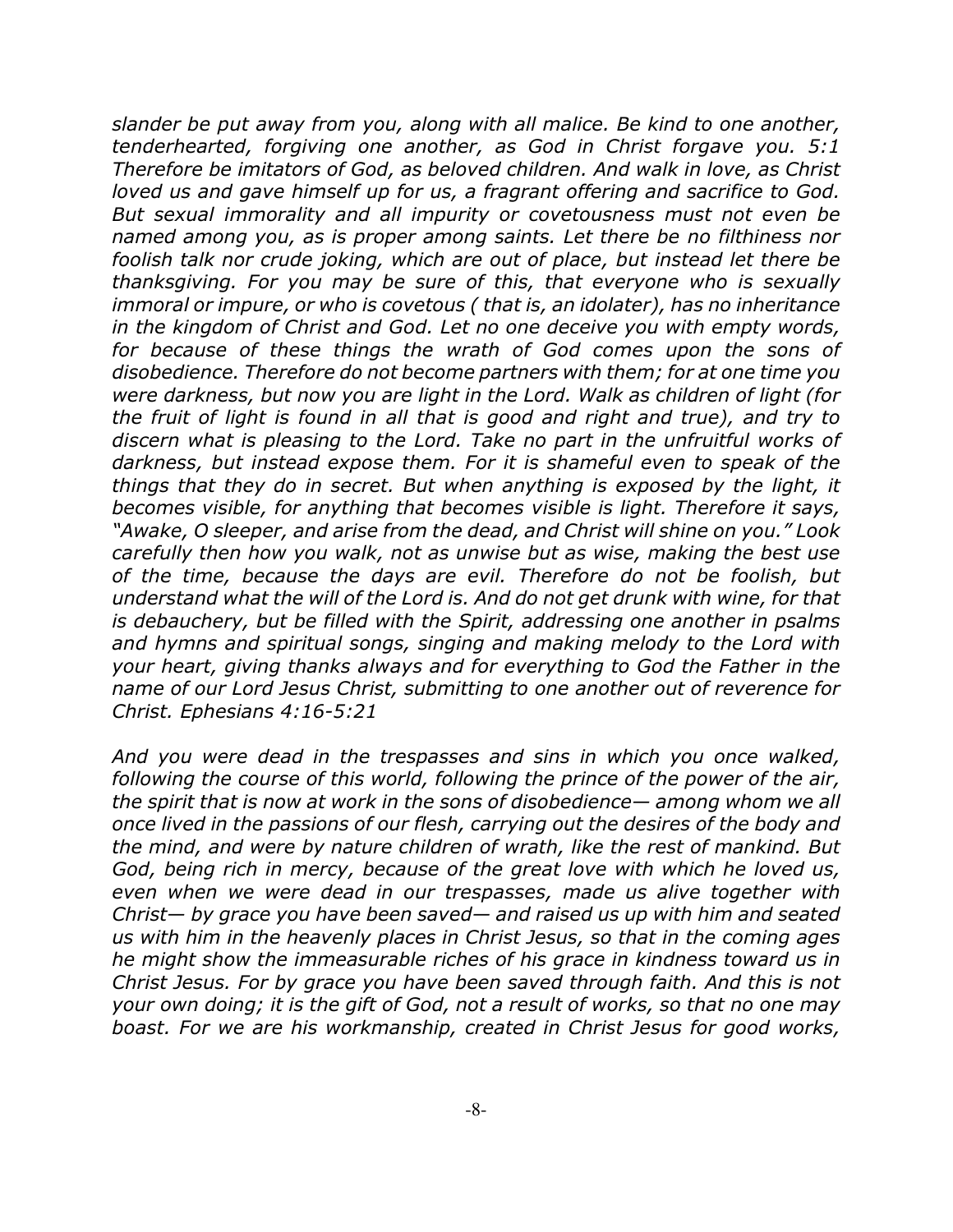*which God prepared beforehand, that we should walk in them. Ephesians 2:1- 10*

*Finally, then, brothers, we ask and urge you in the Lord Jesus, that as you received from us how you ought to walk and to please God, just as you are doing, that you do so more and more. For you know what instructions we gave you through the Lord Jesus. For this is the will of God, your sanctification: that you abstain from sexual immorality; that each one of you know how to control his own body in holiness and honor, not in the passion of lust like the Gentiles who do not know God; that no one transgress and wrong his brother in this matter, because the Lord is an avenger in all these things, as we told you beforehand and solemnly warned you. For God has not called us for impurity, but in holiness. Therefore whoever disregards this, disregards not man but God, who gives his Holy Spirit to you. 1 Thessalonians 4:1-8*

Written by Tricia Berg, (October 2020), 10 pp. inc. digital scrapbook layout

If you have been blessed by this article, you are free to share but do not claim as your own or sell, and do not make modifications and attribute them to me. You can download as many free pdf devotional articles as you wish from my blog: http://layoutfortoday.blogspot.com/ (The most recent articles are at the bottom of the page after you click on the "free pdf downloads" link.) You can also read this article there, where the Bible verses should pop up when you hover over the cites.